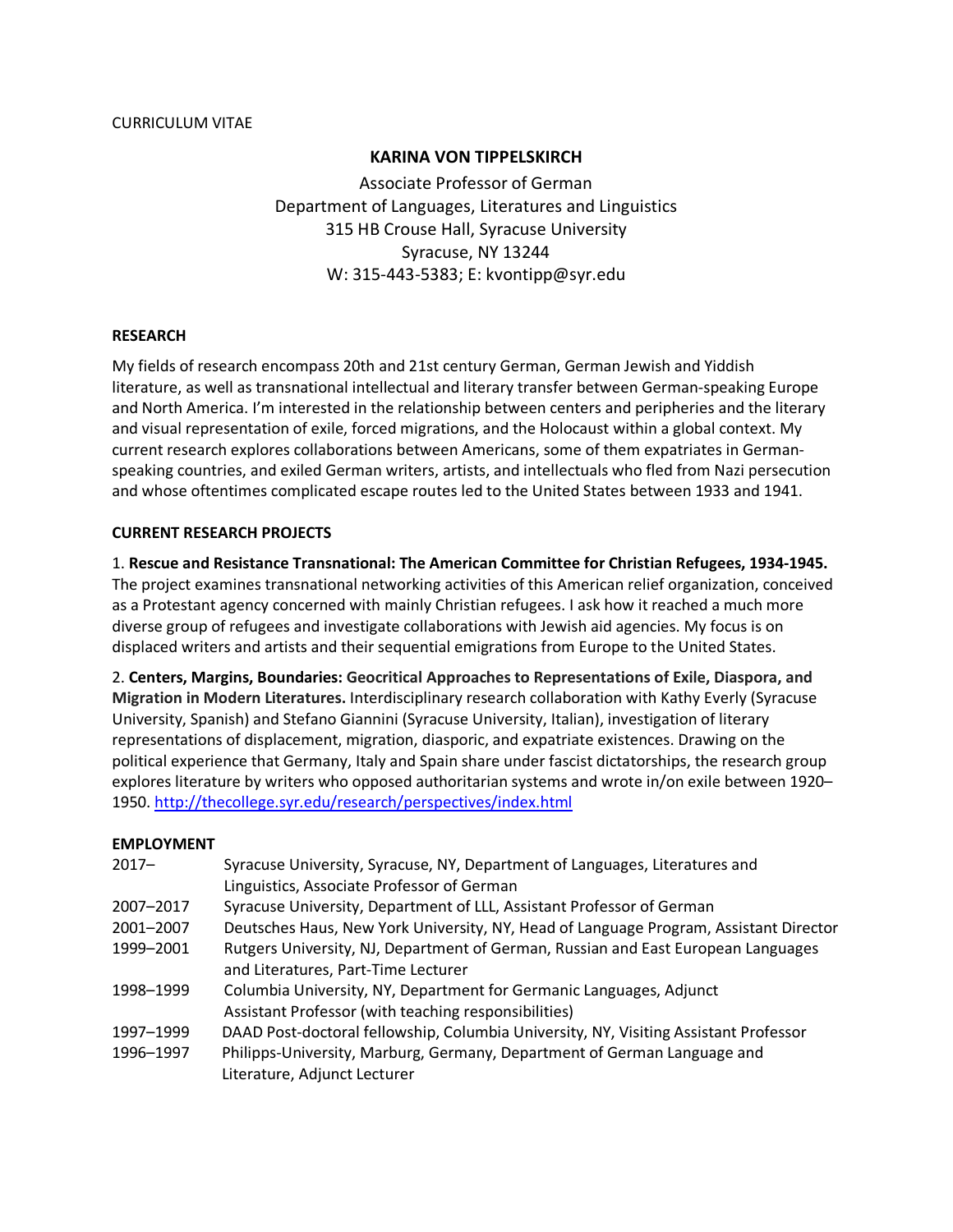1992–1997 Philipps-University, Marburg, Germany, Department of German Language and Literature, Research Assistant

## **EDUCATION**

- 1997 Mendelssohn Center for European-Jewish Studies, University Potsdam), Prof. Wilhelm Dr. Phil., German Language and Literature, Philipps-Universität Marburg, Germany. Dissertation: "'Also das Alphabet vergessen?'" Die jiddische Dichterin Rajzel Zychlinski." Advisors: Gert Mattenklott (Freie Universität Berlin), Prof. Karl E. Grözinger (Moses Solms (Philipps-Universität Marburg)
- 1994 Certificate in Advanced Yiddish Studies. Columbia University, YIVO Institute, NY. Uriel Weinreich Summer Program in Yiddish Language, Literature and Culture
- 1992 M.A. in German Language and Literature; double major in Cultural Anthropology, Philipps-Universität Marburg, Germany. Magister Thesis: "'Wo Deutschlands Himmel die Erde schwärzt—Wo Deutschlands Erde den Himmel schwärzt': Krieg und Faschismus in Ingeborg Bachmanns Lyrik."

### **PUBLICATIONS**

 *(Prior to the year 2000, my publications are under my former name, Karina Kranhold.)* 

### **Books**

 *Dorothy Thompson and German Writers in Defense of Democracy.* Berlin: Peter Lang, 2018. (Transcultural and Gender Studies, Vol. 10.) 299 pp.

 *Also das Alphabet vergessen? Die jiddische Dichterin Rajzel Zychlinski.* Diss. Marburg: Tectum, 2000. 334 pp.

#### **Edited Books**

 Solibakke, Karl, and Karina von Tippelskirch, eds. *"Die Waffen nieder! Lay down your Weapons!" Ingeborg Bachmann's Schreiben gegen den Krieg.* Würzburg: Königshausen und Neumann, 2012. 257 pp.

 Zychlinski, Rajzel, Karina Kranhold, and Siegfried Heinrichs. *Gottes blinde Augen: Ausgewählte Gedichte.*  Berlin: Oberbaum, 1997. (Yiddish and German; editor, translator, epilog.) 248 pp.

## **Other**

 Zychlinski, Rajzel, and Hubert Witt. *Di Lider: 1928–1991. Die Gedichte. Jiddisch und Deutsch.* Frankfurt am Main: Zweitausendeins, 2003. (Lektorat/ Lector.) 967 pp.

#### **In Progress:**

 "Ernst Toller at the World Congress of Writers in New York (1939)." The essay evolves from my presentation at the international conference "Remembering Ernst Toller (1893-1939." Hunter College, New York, May 30–June 1, 2019.

"Jewish and Christian Interfaith Alliances: The *American Committee for Christian Refugees* (1934–1947)."

## **Refereed Journal Articles**

 "Rajzel Zychlinsky: Writing in her Mother's Tongue." *Prism. An Interdisciplinary Journal for Holocaust Educators.* Vol. 8. 2016. 58–62.

 "Witness to the Defense." *The German Quarterly*. 85.3. (Summer 2012.) (Response to Forum Question by William Donahue: Taking Jewish Cover: A Reply to Bernhard Schlink.)

 "Paradigms and Poetics in Daniel Kehlmann's Vermessung der Welt." *Symposium. A Quarterly Journal in Modern Literature.* October 2009. 194–206.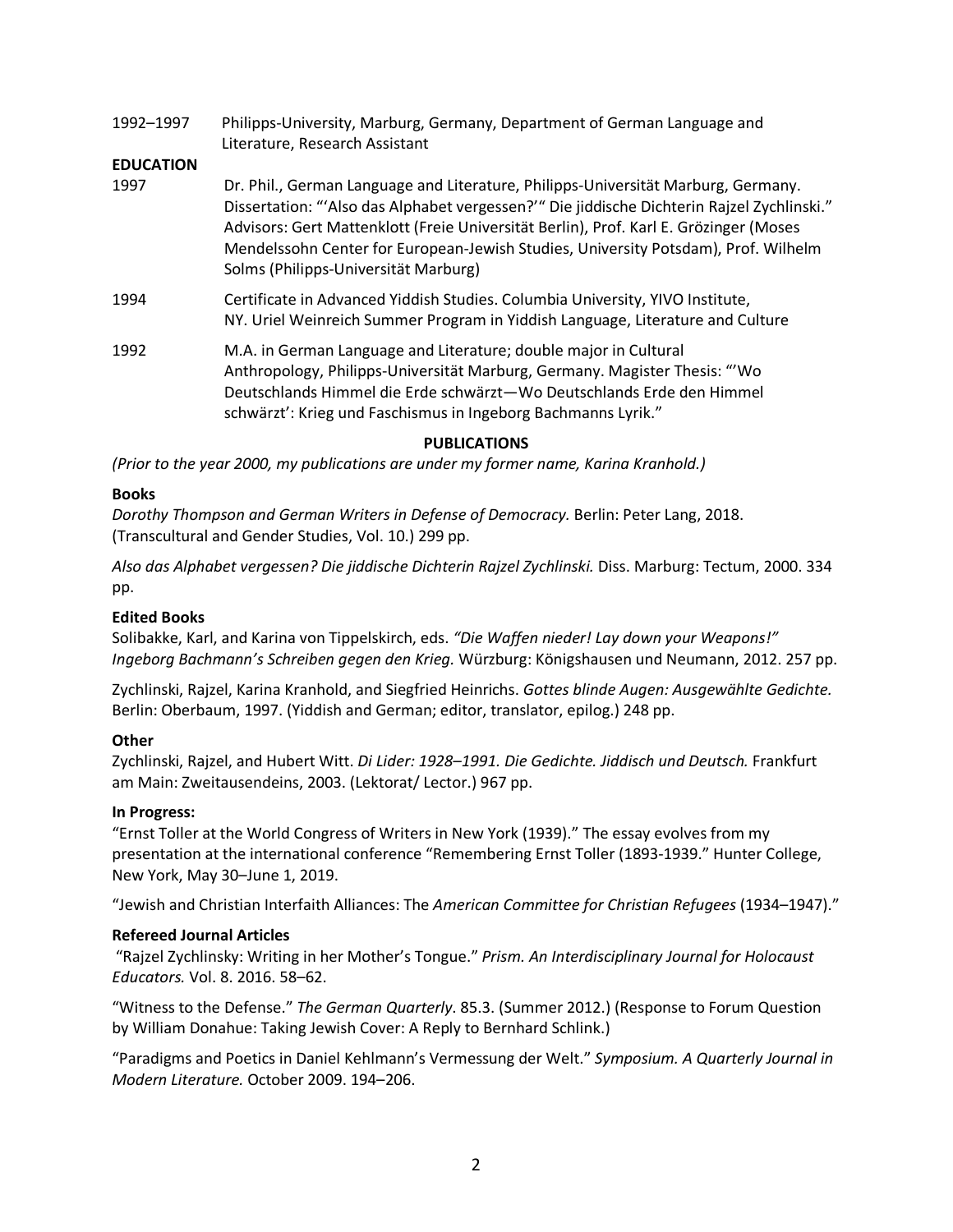## **Refereed Book Chapters**

 "Central Europe in Vermont: German Exile Writers and the American Journalist Dorothy Thompson." Ed.  Helga Schreckenberger. *Networks of Refugees from Nazi-Germany: Continuities, Reorientations, and Collaborations in Exile.* Leiden, NL: Brill, 2016. 142–160.

 "'Every current beat upon Berlin.' Dorothy Thompson's Karrierebeginn als Grundlage ihres Engagements für das deutschsprachige Exil." Davis, Geoffrey V., ed. *Feuchtwanger and Berlin. Feuchtwanger Studies*. Vol. 4. Oxford: Peter Lang, 2015. 141–169.

 "Weimar On Broadway: Dorothy Thompson and Fritz Kortner's Refugee Play *Another Sun*." *Nexus: Essays in German Jewish Studies*. Vol. 2. Eds. William Collins Donahue and Martha B. Helfer. Rochester, NY: Camden House, 2014. 80–102.

# **Non-refereed Articles**

 In print: "Exilantinnen und Expatriates als Akteurinnen im transatlantischen Kulturtransfer: Eugenie Schwarzwald, Dorothy Thompson, Alice Herdan-Zuckmayer." *Zeitschrift für Museum und Bildung* 86/87, 2019. 45–62.

 "Ostjüdinnen in den ersten Jahrzehnten des 20. Jahrhunderts in New York: Die jiddische Schriftstellerin  Anna Margolin." *Sprache - Identität - Kultur: Frauen im Exil. Exilforschung. Ein Internationales Jahrbuch,*  17. München: edition text + kritik, 1999, 127–139.

 "'Und ich bin am Leben geblieben'." Eine Begegnung mit der jiddischen Dichterin Rajzel Zychlinski." Mit zwölf Gedichten der Autorin, übersetzt von Karina Kranhold. *Akzente* 1996, 3. 195–209.

## **Non-refereed Book Chapters**

 "Angrenzen: Ingeborg Bachmann und Anselm Kiefer." "*Die Waffen nieder! Lay down your Weapons!*"  *Ingeborg Bachmanns Schreiben gegen den Krieg*. Solibakke, Karl, and Karina von Tippelskirch, Eds., Würzburg: Königshausen und Neumann, 2012. 173–84.

 "Brutstätte der Genies: Ein literarischer Spaziergang durch Greenwich Village." "*Ich stimme für Minetta Street." Festschrift aus Anlass des 100. Geburtstags von Mascha Kaléko.* Nolte, Andreas, Ed., Burlington, VT: University of Vermont, 2007. 45–55.

 "Mimikry als Erfolgsrezept: Mascha Kalékos Exil im Exil." *Ästhetiken des Exils*. Schreckenberger, Helga, ed. Amsterdam: Rodopi, 2003. 157–171. (=Amsterdamer Beiträge zur neueren Germanistik, 54.)

 "Heimat und Heimatlosigkeit in Gedichten von Rose Ausländer und Rajzel Zychlinski." *Zum Thema Mitteleuropa: Sprache und Literatur im Kontext.* Bauer, Markus, Ed. Jassy and Konstanz: Editura Universatii "Alexandru Ioan Cuza" and Hartung-Gorre Verlag, 2000. 220–247. (=Jassyer Beiträge zur Germanistik, 8.)

 "Leben im Versteck. Zur literarischen Verarbeitung von Holocaust-Erfahrungen untergetauchter Kinder: Anne Frank, Jerzy Kosinski, Philip Roth, Elza Frydrych-Shatzkin." "*Für ein Kind war das anders."*  Waltraud Strickhausen, Eds. Berlin: Metropol, 1999, 315–329. *Traumatische Kindheitserfahrungen im Nationalsozialismus. Tagungsband.* Bauer, Barbara, and

 "Jiddische Kinderliteratur." *Jüdisches Kinderleben im Spiegel jüdischer Kinderbücher: Eine Ausstellung der Universitätsbibliothek Oldenburg mit dem Kindheitsmuseum Marburg.* Hyams, Helge-Ulrike, et al., Eds. Oldenburg: Bibliotheks und Informationssystem der Universität Oldenburg, 1998. 235–244.

## **Encyclopedia Articles**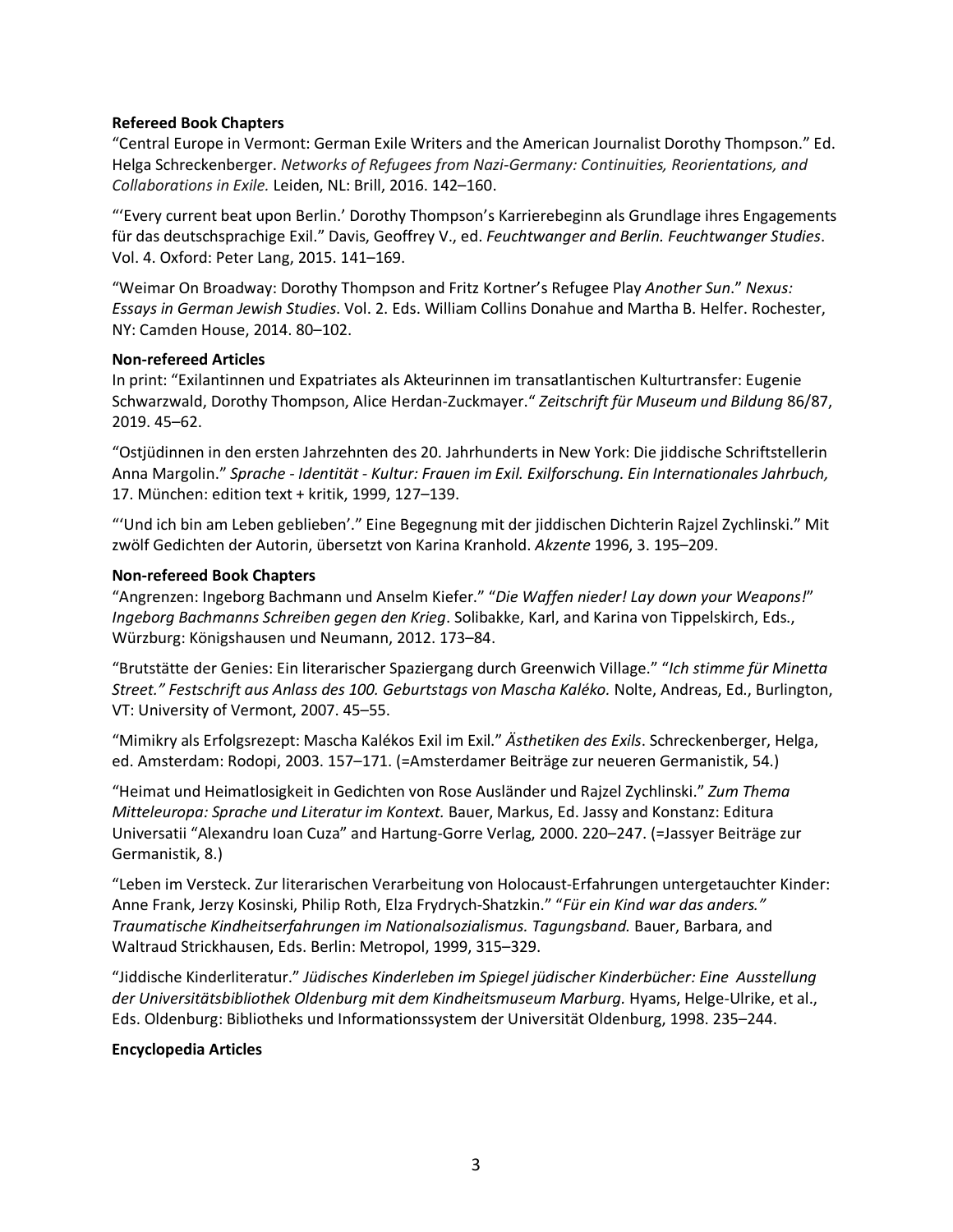Revised and updated articles: "Walter Hasenclever," "Lola Landau," "Hans Sahl," "Arthur Silbergleit."  *Lexikon der deutsch-jüdischen Literatur.* Kilcher, Andreas, Ed. Second, updated and expanded, edition. Stuttgart: Metzler, 2012.

 "Rajzel Zychlinski." *Jewish Women: A Comprehensive Historical Encyclopedia.* Paula E. Hyman and Dalia Ofer, Eds. Jerusalem: Shalvi Publishing Ltd., 2006. http://jwa.org/encyclopedia/article/zychlinski-rajzel CD-ROM and Web.

 Articles on "Walter Hasenclever," "Lola Landau," "Hans Sahl," "Arthur Silbergleit." *Lexikon der deutsch-jüdischen Literatur.* Andreas Kilcher, Ed. Stuttgart: Metzler, 2000.

 "Rajzel Zychlinski." *KLfG: Kritisches Lexikon zur fremdsprachigen Gegenwartsliteratur.* Göttingen: edition text+kritik. 40. Nachlieferung, August 1996.

# **Other Publications**

 "Wolfgang Mieder als Gastgeber." *Living by the Golden Rule: Mentor – Scholar – World Citizen. A*  Festschrift *for Wolfgang Mieder's 75th Birthday.* Berlin: Peter Lang, 2019, 291–293.

 "Developing Reading Skills with Franz Hohler's 'Made in Hong Kong.'" *Teaching Ideas. A Collection of Successful Classroom Strategies.* Morewedge, Rosmarie Thee, Ed. Vol. VII. 133–135. Cherry Hill, NJ: American Association of Teachers of German, 2009. CD-ROM.

 "Marica Bodrozic. "Tito ist tot" and "Lore die Dichterin." Implementation of a German author with migratory background (from Croatia) in the curriculum for German as Foreign Language. Part of the bilateral educational project *A chacun ses étrangers?* between France and Germany, 2008–2009, organized and published by Cité nationale de l'histoire de l'immigration (CNHI) and Goethe Institut (GI) France, 2008. http://www.goethe.de/ins/fr/lp/prj/mig/unt/deindex.htm

 "Hans Sahl: A Profile." *Logos. A Journal of Modern Society and Culture.* Spring 2005. Vol. 4, 2. [www.logosjournal.com/issue\\_4.2/sahl\\_profile.htm.](www.logosjournal.com/issue_4.2/sahl_profile.htm)

 "Literatur im Unterricht. Eine Unterrichtseinheit mit Julia Francks Kurzgeschichte 'Streuselschnecke.'" *AATG Newsletter.* Vol. 40, 1, Winter 2005. Insert: Das Goethe-Netzwerk. Kreatives Lehren und Lernen. 5–9.

"Reyzl Zychlinsky, Yidishe Dikhterin, Geshtorbn." (Obituary, Yiddish.) *Forwerts.* New York, July 2001.

 "Angelpunkte der Exilforschung: Probleme der Exilautorinnen. Eine Tagung in der Katholischen Akademie von Hamburg." *Aufbau,* New York, February 12, 1993. 7.

 "'Also das Alfabet vergessen?' Jiddisch im Exil: Rajzel Zychlinski." Mit zwölf Gedichten der Autorin, übersetzt von Karina Kranhold. *Flugasche* 48; IV, 1993. 12–18.

## **Reviews**

 Dogramaci, Burcu, and Elizabeth Otto, eds. *Passagen des Exils/ Passages of Exile*. München: edition text + kritik, 2017. (= Exilforschung: Ein Internationales Jahrbuch, Vol. 35/2017.) *The Germanic Review: Literature, Culture, Theory.* 94:3, 2019. 255–257.

 William Collins Donahue. *Holocaust as Fiction: Bernhard Schlink's "Nazi" Novels and Their Films*. New York: Palgrave Macmillan, 2010. 251 pp. *German Quarterly* 87.1, Winter 2014. 121–23.

# **RESEARCH EXPERIENCE**

 2019– Central New York Humanities Corridor Working Group LLC28: *Re-Imagining the Discipline: German Studies, the Humanities, and the University.*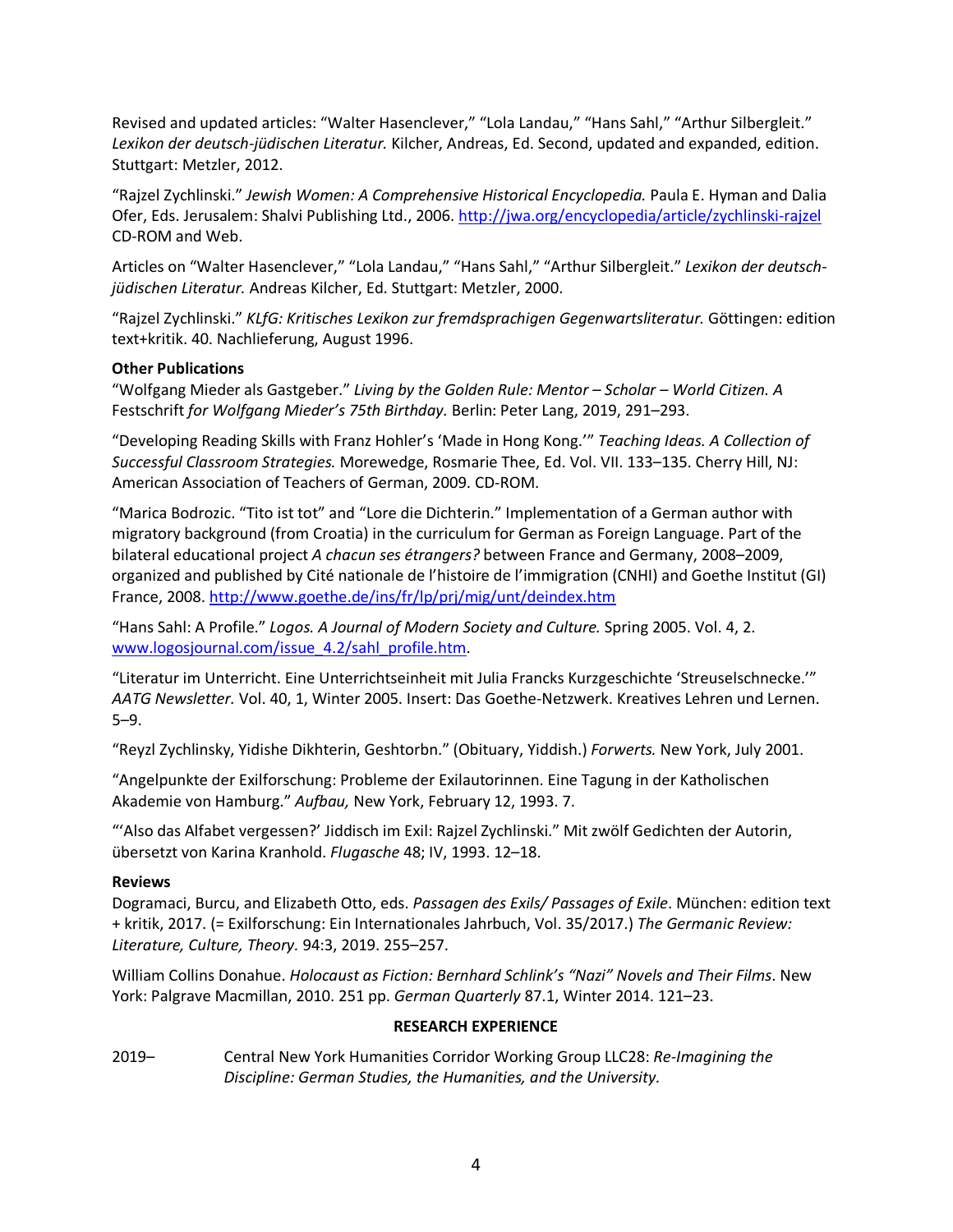Anglo-American German Studies in our day. The working group examines the disciplinary and institutional contexts that make up

- 2018-2020  *Diaspora, and Migration in Modern Literatures.* The research group explores and articulates a new understanding of Europe through interdisciplinary literary studies and comparative approaches to studies of exile and diasporas. Instead of defining Europe as an old cultural center, we analyze its cultural reverberations from abroad, specifically from Africa, Latin America, and the United States. 2018–2020 *Centers, Margins, Boundaries–Geocritical Approaches to Representations of Exile,*
- 2015– Central New York Humanities Corridor Working Group LLC11: *Perspectives on Europe from the Periphery.* <http://www.syracusehumanities.org/mellon/clusterworking-group>/ Interdisciplinary research group, investigating the effects of mobility on literature and visual arts in twentieth-century Europe. Exile, expatriate experiences, and migration photography, and painting reflect and represent these experiences. The research group focuses on the intersection of language and place and on cultural transfer between core and periphery. transformed individual authors and artists. Creative works such as literature, film,
- and periphery.<br>2010–2016 Archival research for book on Dorothy Thompson and exiled German and Central European writers. Archives visited: Akademie der Künste, Berlin, Germany; Deutsches Literaturarchiv Marbach, Germany; Exilarchiv, Nationalbibliothek, Frankfurt, Germany; Feuchtwanger Memorial Library, University of Southern California, Los Angeles, CA; Monacensia, Munich; Dorot Jewish Division and Theater and Research Collections at the New York Public Library, New York; Rare Book and Manuscript Library, Columbia University, New York; Rare Book Collection, Princeton University, NJ; Special Collections Research Center, Syracuse; Staatsbibliothek zu Berlin, Germany; Library and Research Archives at the United States Holocaust Memorial Museum in Washington, DC.
- August–October, Researcher for the "Zentrum für Antisemitismusforschung," Technische Universität, Berlin: "The Yiddish Press and Crystal Night in 1938."
- 1997–1999 YIVO Institute for Jewish Research and Leo Beack Insitute, New York, archival research on Yiddish and German Jewish women writers
- 1993–1995 Jewish Identity in Europe during the 19th and 20th Century. Research Group under the auspices of Gert Mattenklott (Berlin) and Jacques Le Rider (Paris); presented my dissertation research to the group in 1993 (Paris) and 1995 (Berlin)

## **RECOGNITIONS**

## **Awards and Fellowships**

- 2019 Curt C. and Else Silberman Faculty Seminar, "Displacement, Migration, and the Holocaust," United States Holocaust Memorial Museum, June 3–14, 2019
- 2014 Faculty Research Fellowship, Spring Semester, Humanities Center, Syracuse University
- 2012 Meredith Teaching Recognition Award, Syracuse University
- 2010, 2006 Goethe Institut Fellowships, two-week seminars in Munich and Berlin, Germany
- 1997–1999 DAAD Postdoctoral Fellowship, Columbia University, NY
- 1995–1997 Dissertation Fellowship for Women by the State of Hesse
- 1993–1995 Dissertation Fellowship by the Protestant Fellowship Program Villigst (Evangelisches Studienwerk Villigst)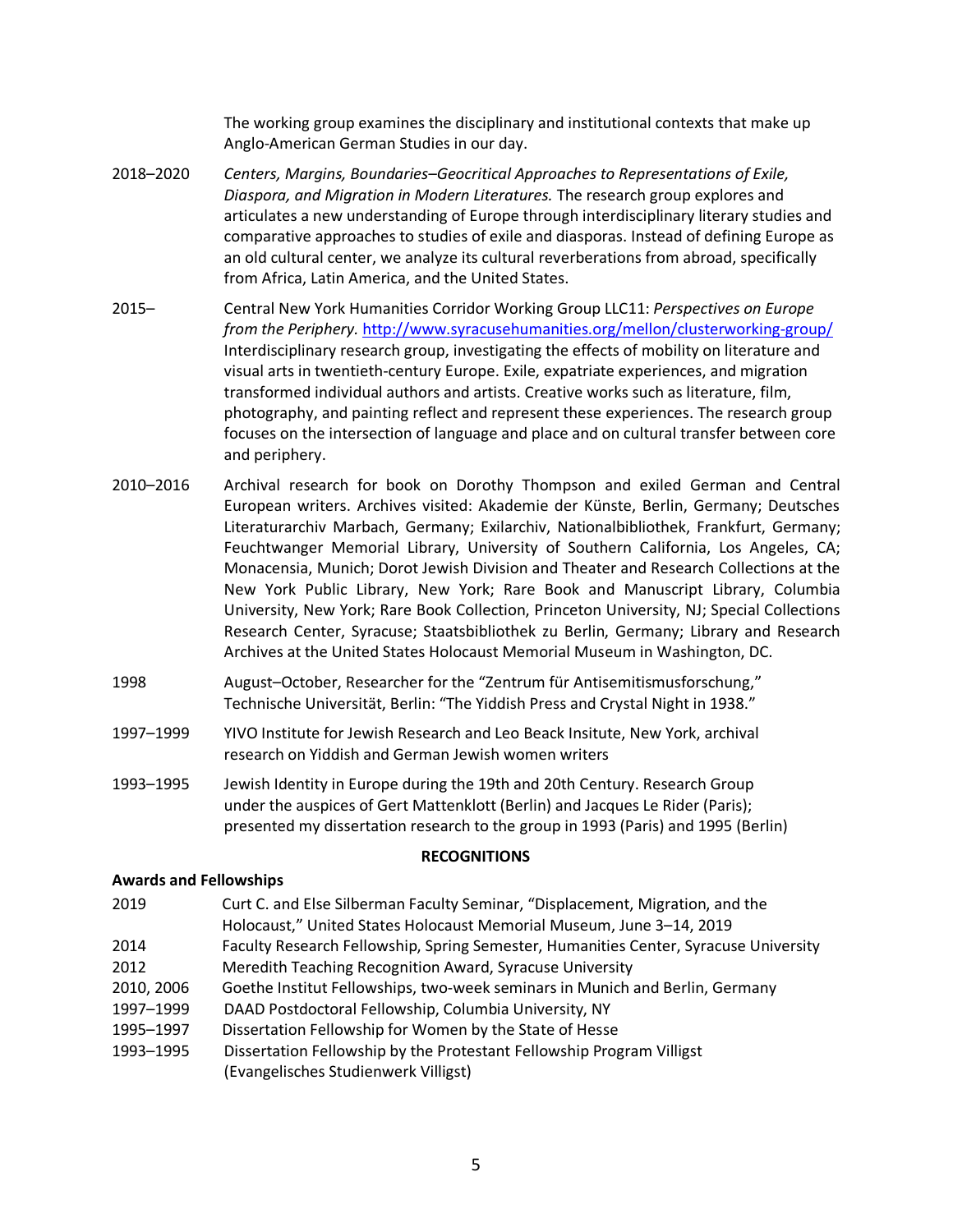| 1988-1992     | Fellowship for Gifted Students by the Protestant Fellowship Program Villigst<br>(Evangelisches Studienwerk Villigst)                                                                                                                        |
|---------------|---------------------------------------------------------------------------------------------------------------------------------------------------------------------------------------------------------------------------------------------|
| <b>Grants</b> |                                                                                                                                                                                                                                             |
| 2018-2020     | 2-year CUSE Innovative and Interdisciplinary Research Grant from Syracuse University<br>for the project Centers, Margins, Boundaries - Geocritical Approaches to<br>Representations of Exile, Diaspora, and Migration in Modern Literatures |
| 2017          | German Embassy: German Campus Weeks, Germany Making Decisions                                                                                                                                                                               |
| $2015 - 20$   | Central New York Humanities Corridor Working Group "Perspectives on Europe<br>from the Periphery" – annual grants                                                                                                                           |
| 2015-19       | Max Kade Foundation, for study abroad in Germany and Austria - annual grants.                                                                                                                                                               |
| 2014          | German Embassy, Washington, DC: Fall of the Berlin Wall German Campus<br>Weeks, in collaboration with International Relations Program, Maxwell School<br>of Citizenship and Public Affairs                                                  |
| 2011          | German Embassy, Washington, DC: German Campus Week, DoDeutsch                                                                                                                                                                               |
| 2010          | DAAD and Austrian Cultural Forum: International Conference on Ingeborg<br>Bachmann, Writing Against War, Syracuse University                                                                                                                |

# **TALKS AND RESEARCH PRESENTATIONS (Selection)**

 "Rajzel Zychlinksky: Poetic Images from the Shtetl and from New York", Guest Speaker, Annual Meeting of the Gombiner Jewish Historical and Genealogical Society, Marlene Meyerson Jewish Community Center, New York, November 16, 2019.

 "Exiles and Expatriates as Agents of Transnational Cultural Transfer." Roundtable presentation at the  one-day international symposium *Perspectives: Centers, Margins, Boundaries*, Syracuse University, October 25, 2019.

 "Jewish and Christian Interfaith Alliances: Network Activities of the *American Committee for Christian Refugees."* Annual Conference of the German Studies Association (GSA), Portland, OR, October 03-06, 2019.

2019.<br>"German Studies: Disciplinary and Institutional Snapshots," Contribution to roundtable discussion. Re- Imagining the Discipline: German Studies, the Humanities, and the University. A Conference of the Institute of German Studies (IGSC), Cornell University, 13.-14. September 2019

 "Ernst Toller at the World Congress of Writers in New York." Remembering Ernst Toller (1893-1939): Exiles and Refugees between Europe and the US. International Conference in commemoration of Ernst Toller, Hunter College, New York, May 30–June 1, 2019.

 "Dorothy Thompson and German Writers in Defense of Democracy: Teach the Book Session." Sixth Biennial German Jewish Studies Workshop, Notre Dame University, February 24–26, 2019.

 "Exilantinnen und Expatriates als Akteurinnen im transatlantischen Kulturtransfer: Eugenie Schwarzwald, Dorothy Thompson, Alice Herdan Zuckmayer." Vermittler\_innen zwischen den Kulturen:  Tagung im Rahmen der Ausstellung *Resonanz von Exil*/ Mediators between Cultures: Symposium in conjunction with the exhibition *Resonance of Exile.* October 12-14, 2018. Museum der Moderne, Salzburg, Austria.

 "American Journalist Dorothy Thompson Takes on Hitler." Building Bridges: A History Conference. Chronos Undergraduate History Journal. Department of History, Maxwell School of Citizenship and Public Affairs. Syracuse University. April 7, 2017.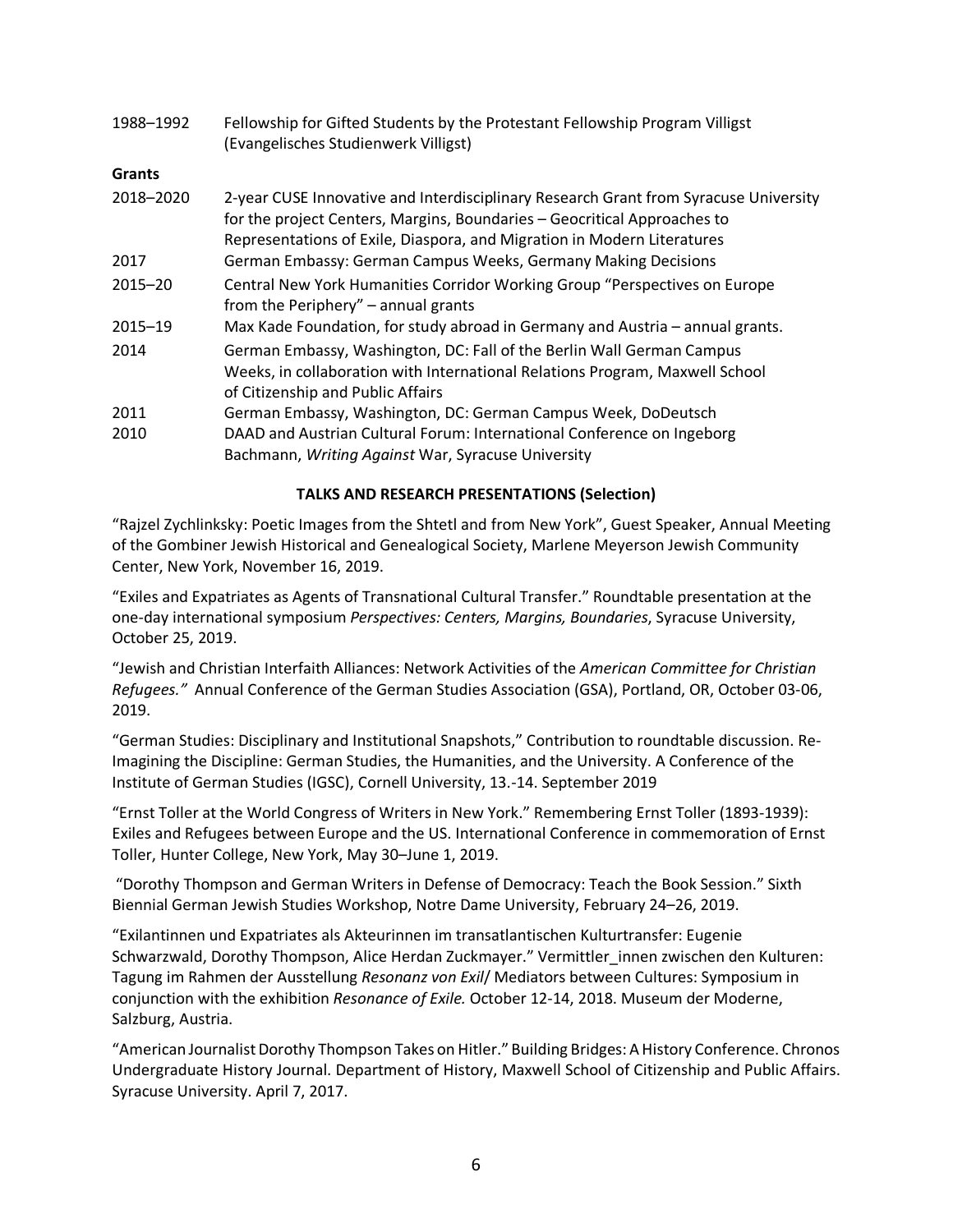"Dialog as Paradigm in Johannes Urzidil's American Novel *Das Grosse Halleluja.*" Conference of the North American Society of Exile Studies, Michigan Technological University, Houghton, MI, September 25–27, 2015.

 "Eugenie Schwarzwald and Dorothy Thompson: Friendship and Transatlantic Cultural Transfer, 1920– 1940." Conference of Austrian Studies Association, Dearborn, MI, March 26–28, 2015.

 "Bilder von B.: Images of Love and Loss in Barbara Honigmann's Bilder von A." Conference of the German Studies Association, Kansas City, MO, September 18–21, 2014.

 "'The Maintenance of a Free European Culture.' Dorothy Thompson und ihr Engagement für deutschsprachige Autoren im amerikanischen Exil." Sixth Biennial Conference of the International Feuchtwanger Society. Jewish Museum, Berlin, Germany, October 24–26, 2013.

 "Central Europe in Vermont: German Exile Writers and American Journalist Dorothy Thompson." International Conference of the North American Society of Exile Studies, "Networks in Exile." University of Vermont, Burlington, September 26–28, 2013.

 "An American in Berlin. Dorothy Thompson and her Central European Friends." Third Biennial German Jewish Studies Workshop, Duke University, February 10–12, 2013.

 "Graphic Novels in the German Class Room." Annual Conference of the NY State Association of Foreign Language Teachers, Rochester, October 14–16, 2011.

 "Weimar on Broadway: Fritz Kortner and Dorothy Thompson Stage Their Refugee Play *Another Sun.*" Second Biennial German Jewish Studies Workshop, Duke University, March 20–22, 2011.

 "Reverberations: Anselm Kiefer and Ingeborg Bachmann." "Lay Down Your Weapons: Writing Against War." International Symposium on Ingeborg Bachmann. Syracuse University, November 4–5, 2010.

 "Film in the German Class Room." Annual Conference of the NY State Association of Foreign Language Teachers, Rochester, October 15–17, 2010.

 "Dorothy Thompson and her Central European Friends: Exile as Transition." Upstate New York German Studies Colloquium, Binghamton University, April 9–10, 2010.

 "Sequential Exile by German-Jewish Writers of Eastern European Origin: Mascha Kaléko and H. W. Katz." First German Jewish Studies Workshop, Duke University, February 15–17, 2009.

 "Barbara Honigmann: The Personal Is Historical." Annual Conference of the German Studies Association, Saint Paul, MN. October 2–5, 2008.

 "Paradigms and Poetics in Daniel Kehlmann's *Measuring the World.*" Annual Conference of the German Studies Association, San Diego, October 4–7, 2007.

 "Barbara Honigmanns dreifacher Todessprung." Deutsches Haus, New York University, November 14, 2003.

 "Translating Hans Sahl: Approaches to Teaching Translation and Exile." Annual AATG Teacher's Conference, Rutgers University, NJ, May 21, 2003.

 "Teaching Culture Through Film." American Council on the Teaching of Foreign Languages, Washington, DC, November 2001.

 "Postwar Literature and Holocaust Studies vs. Traditionelle Germanistik: Implications for Graduate Studies in German." Annual Convention of the South Atlantic Modern Language Association, Atlanta, GA, November 1999.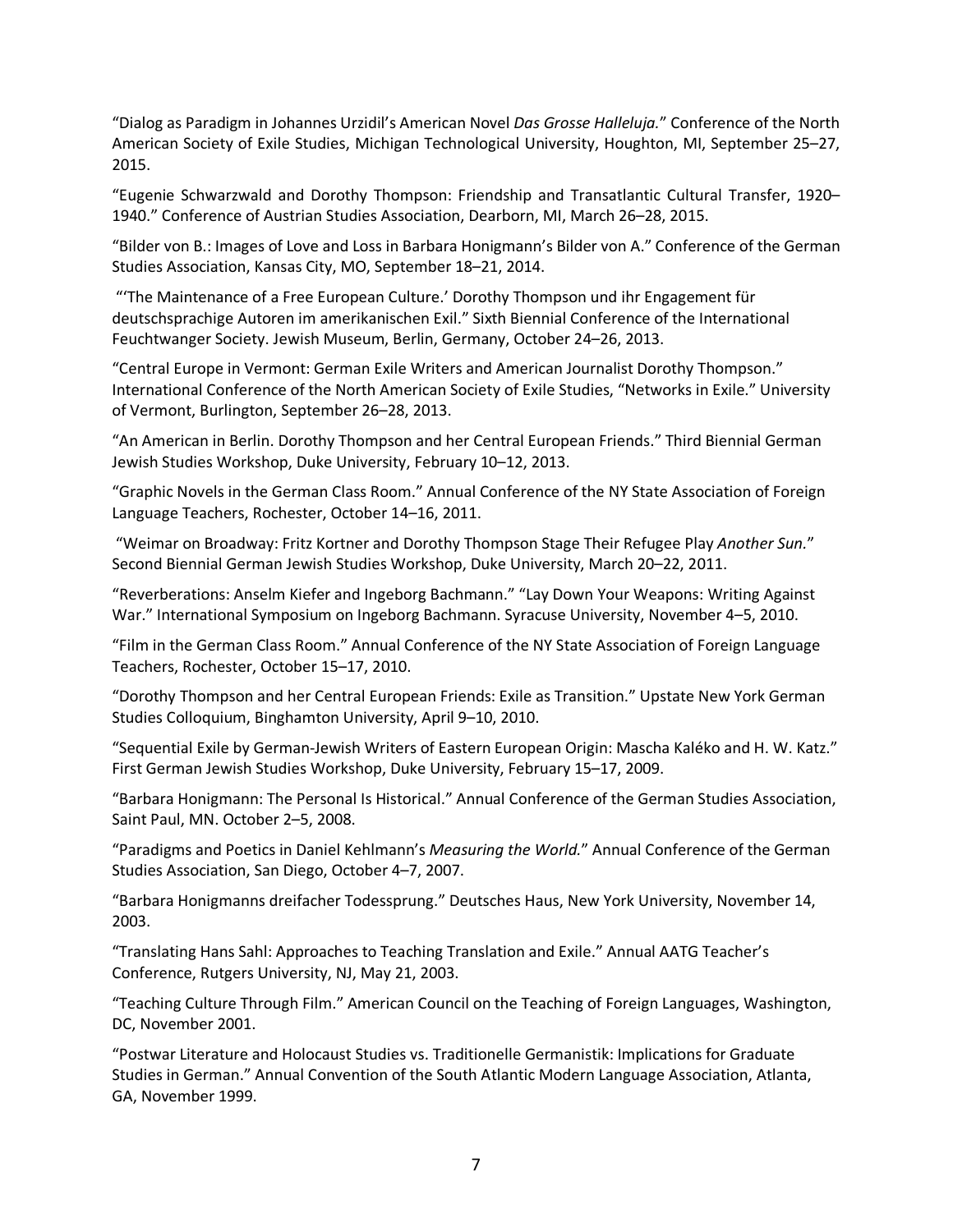"In der Froyen Velt – In the Women's World. Anna Margolin: Anarchist, Journalist, Yiddish Poet." Harvard University, Center for European Studies, Fall 1998.

 "Mimikry as Success Strategy: Mascha Kaléko's Exile within Exile." International Conference of the North American Society of Exile Studies, "Aestethics in Exile." University of Vermont, Burlington, September 1998.

"Eastern European Jewish Immigrant Women in the First Decades of the 20<sup>th</sup> Century in New York: The Yiddish Poet Anna Margolin." Seventh Conference "Women in Exile," Mainz, Germany, Fall 1997.

 "Life in Hiding: Literary Expressions of Holocaust Experiences of Hidden Children: Anne Frank, Jerzy Kosinski, Philip Roth, Elza Frydrych-Shatzkin." Conference "Für ein Kind war das anders:" Traumatische Kindheitserfahrungen im Nationalsozialismus. Marburg, Germany, May 22–25, 1997.

# **PANELS AND WORKSHOPS (Selection)**

 "Heritage – Language – Identity." Panel, in collaboration with Ana Djukic-Cocks, SUNY Oswego. American Council on the Teaching of Foreign Languages, San Diego, CA, November 19–22, 2010.

 "Narrative Fernsehsendungen im Deutschunterricht." Post-Conference Workshop, in collaboration with Irene Motyl-Mudretzky, Barnard College, and Miranda Schmetzer, NYU. American Council on the Teaching of Foreign Languages, Orlando, FL, 2008.

 "DDR-Literatur und Interkulturelle Kompetenz." Workshop, Western PA-AATG Spring Conference, Pittsburgh University, PA, 2006, and Central PA-AATG Fall Conference, Millersville College, PA, 2005.

 organizer with Gunhild Lischke and Ute Maschke, Cornell University.) American Council on the Teaching of Foreign Languages, Chicago, IL, 2004. "The Common European Framework of Reference for Languages." (Pre-convention workshop, co-

# **ORGANIZATION OF CONFERENCES AND SYMPOSIA WHILE AT SU**

 October 25, 2019, One-day symposium: Centers, Margins, Boundaries – Geocritical Approaches to Representations of Exile, Diaspora, and Migration in Modern Literatures and Arts. Invited guest speakers, all accepted: Burcu Dogramaci, Ludwig Maximilian University, Munich, Germany; Elizabeth Otto, University of Buffalo, NY; Bertrand Westphal, University of Limoges, France. Roundtable research presentation with Kathryn Everly, Stefano Giannini, Karina von Tippelskirch, all Syracuse University.

 "Where is the Center of the World? On Literature and Mapping." Bertrand Westphal, University of Limoges, France. Public Lecture and workshop, CNY Humanities Corridor Working Group *Perspectives on Europe from the Periphery,* Syracuse University Humanities Center, October 26–27, 2017.

 "Language, Culture, Identity." Amara Lakhous, Algerian-Italian Writer, New York. Public Lecture and workshop, CNY Humanities Corridor Working Group *Perspectives on Europe from the Periphery,* Syracuse University Humanities Center, October 13–14, 2016.

 "Turkish Westerns: European Cinema, Knowledge, Counter-History." Randall Halle, University of Pittsburgh. Public lecture and workshop, CNY Humanities Corridor Working Group *Perspectives on Europe from the Periphery,* Syracuse University Humanities Center, October 29–30, 2015.

 "Viewing Weimar: Photographic and Journalistic Representation of the Weimar Republic." Humanities Center Research Fellow Symposium. Participants: Patrizia McBride (Cornell University), Elizabeth Otto (University of Buffalo), Laurie Marhoefer (Syracuse University). My own talk was titled "Ours is the Age of the Reporter: The American Journalist Dorothy Thompson in Weimar Berlin." Syracuse University Humanities Center, February 21, 2014.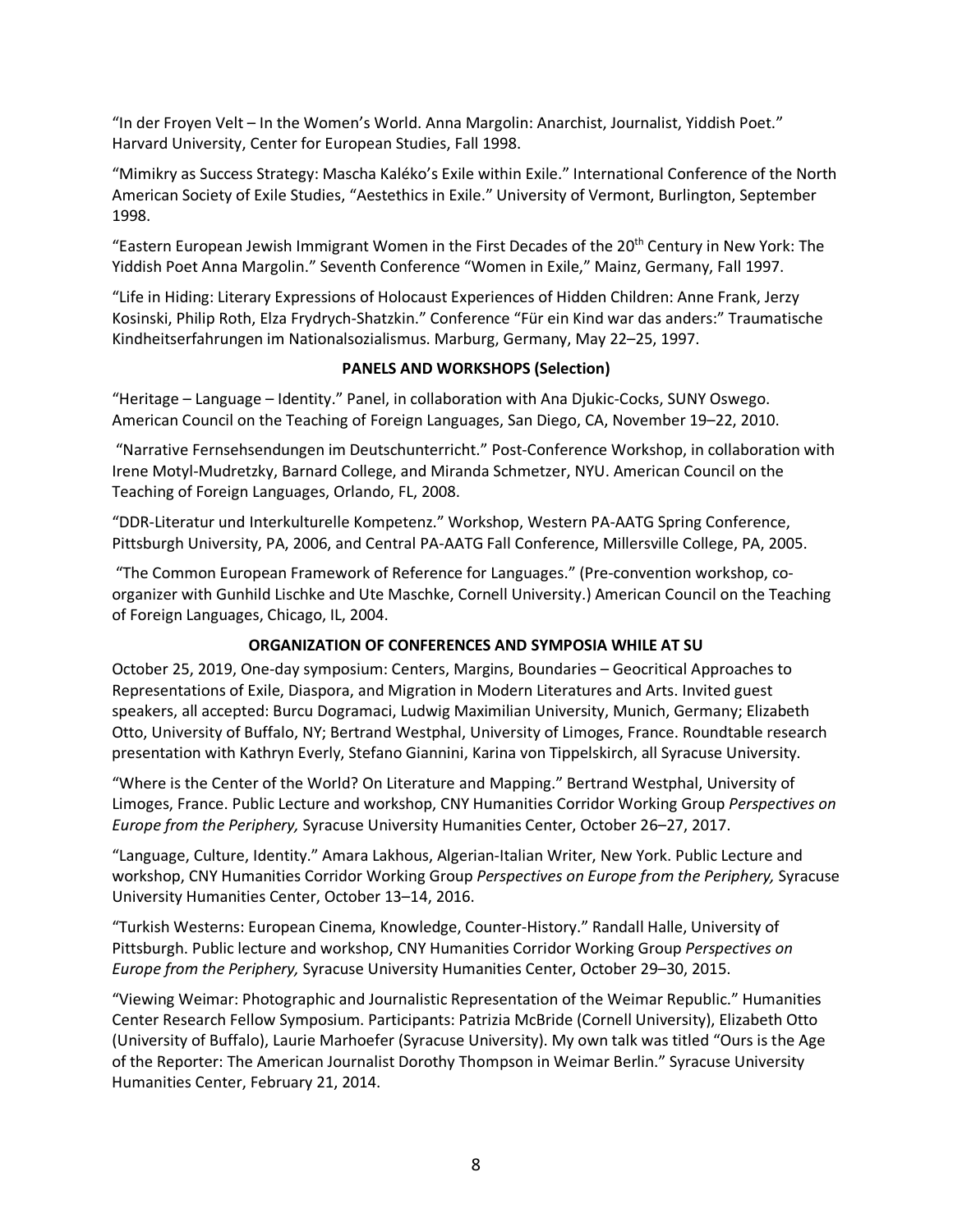"Lay Down Your Weapons: Writing Against War," International Symposium on Ingeborg Bachmann. Co- organized with Karl Solibakke. Nineteen participating scholars from Austria, Belgium, Germany, South Korea, and the US. Syracuse University, November 4–5, 2010. Karl Solibakke and I edited the conference proceedings which were published in 2012 under the title of the conference.

### **TRANSLATIONS**

## **From the American to German**

 Hanna Papanek: "Elly: Anfang und Ende"; chapter from: *Elly und Alexander. Revolution, Rotes Berlin, Flucht, Exil – eine sozialistische Familiengeschichte.* Mit einem Vorwort von Peter Lösche. vorwärts buch Verlag, Berlin, 2006.

 *Carol Ross – Skulpturen. Ausstellungskatalog.* Janos Gat Gallery, New York. (Catalog for an exhibition in Berlin; with an essay by Jonathan Goodman.) Berlin: Fine Art Raphael Vostell, 2001.

Susan Sontag: "Beschreibung (einer Beschreibung)." *Akzente*, Dezember 2000, 526–530.

 Michael MacQueen: "Massenvernichtung im Kontext: Täter und Voraussetzungen des Holocaust in Litauen." In Wolfgang Benz, Marion Neiss, eds. *Judenmord in Litauen: Studien und Dokumente.* Berlin 1999, 15–34.

## **From German to English**

 Hans Sahl: "Memoirs of a Moralist. Chapter One." Translated by Jeffrey Craig Miller and Karina  vonTippelskirch. *Logos. A Journal of Modern Society and Culture.* Vol. 4, 2. Spring 2005. www.logosjournal.com/issue 4.2/sahl\_memoir\_printable.htm

 Boris Lurie: *Feel-paintings. No!art Show N° 4.* February 17–March 20, 2004. Exhibition Catalog, with an essay by Boris Lurie. Janos Gat Gallery, New York.

 Correspondence in German for the catalog of the exhibition *Trisha Brown: Dance and Art in Dialogue.*  July 12–September 14, 2003. Addison Gallery of American Art, Andover, MA.

 *A document made by Paul Thek and Edwin Klein.* November 12–December 31, 2002. Exhibition Catalog, Janos Gat Gallery, New York.

## **TEACHING at Syracuse University**

| <b>GER 490</b> | Independent Study: Austrian Literature: Ingeborg Bachmann                                                                                                                           |
|----------------|-------------------------------------------------------------------------------------------------------------------------------------------------------------------------------------|
| <b>GER 490</b> | Independent Study: German Oral History Project                                                                                                                                      |
| <b>GER 400</b> | Special Topics: Images of America in German Literature                                                                                                                              |
|                | Special Topics: German Exile Literature                                                                                                                                             |
| <b>GER 300</b> | Special Topics: Germans and Jews                                                                                                                                                    |
|                | <b>Special Topics: German Reading Adventures</b>                                                                                                                                    |
|                | Special Topics: German for Academic Purposes                                                                                                                                        |
| <b>GER 379</b> | German and Austrian Cinema                                                                                                                                                          |
| <b>GER 378</b> | German Literature Since World War II                                                                                                                                                |
| $CFD-2C1$      | $Dovlin, Cth$ $lthcov, Lthcov, Lthcov, Lthcov, Lthcov, Lthcov, Lthcov, Lthcov, Lthcov, Lthcov, Lthcov, Lthcov, Lthcov, Lthcov, Lthcov, Lthcov, Lthcov, Lthcov, Lthcov, Lthcov, Lth$ |

- GER 361 Berlin: City Literature History
- GER 357 Contemporary German Culture and Civilization
- GER 356 German Culture and Civilizations
- GER 351 German Short Stories
- GER 340 German Fairy Tales: Past and Present
- GER 306 German Composition and Conversation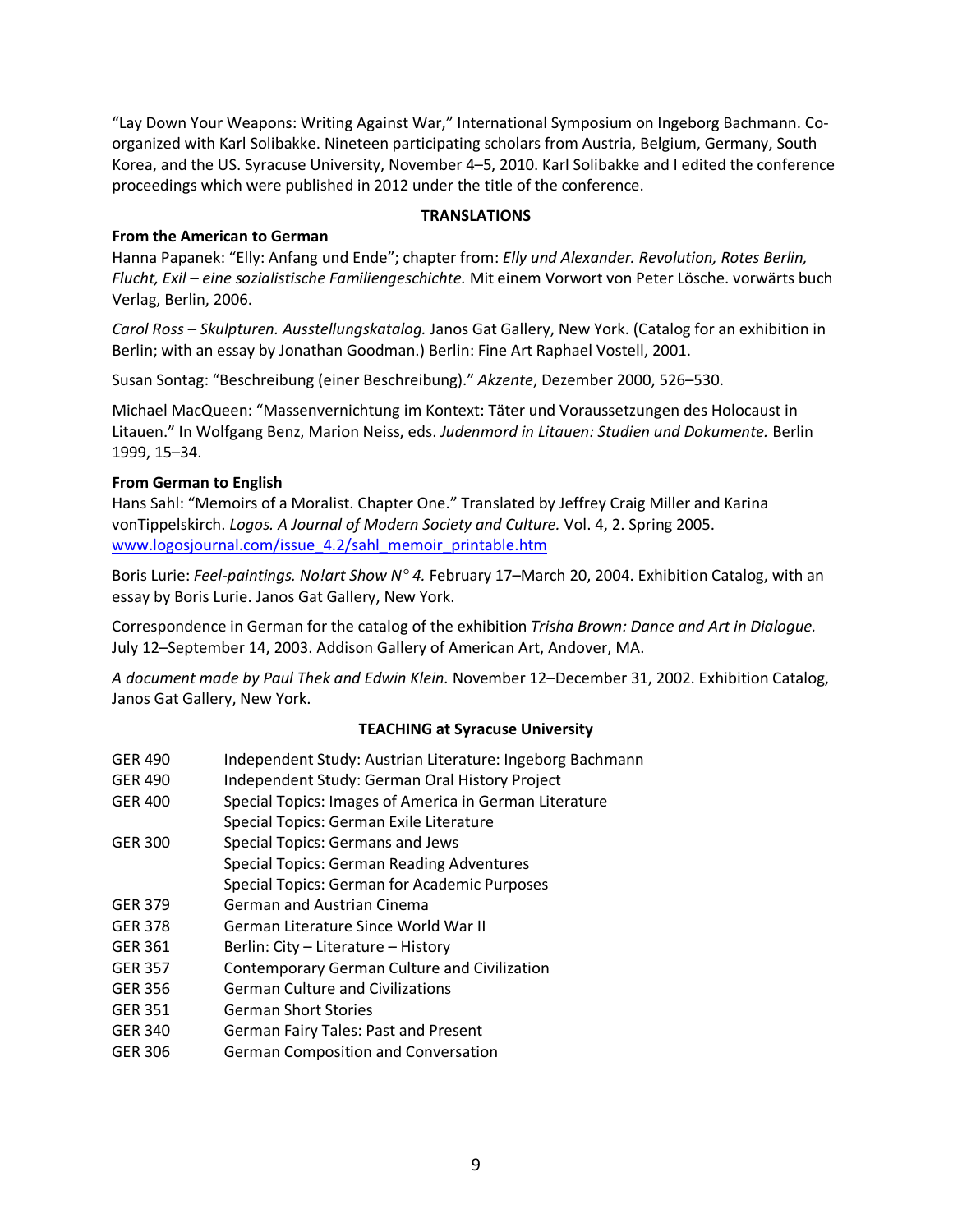### **SERVICE**

#### **Service to the Profession (Selection)**

- $2010 -$ 2010 – Editorial Board, *Symposium. A Quarterly Journal in Modern Literature.*
- 2010-2011 President, Central New York AATG Chapter
- 2008–2009 Vice President, Central New York AATG Chapter
- 2001–2010 Goethe Institut Trainer Netzwerk

#### **Service to Syracuse University and the Department of LLL (Selection)**

| 2019-            | <b>University Senate</b>                                                                                                                                                |
|------------------|-------------------------------------------------------------------------------------------------------------------------------------------------------------------------|
| $2019 -$         | Library Committee of the University Senate                                                                                                                              |
| 2019             | Convener of Search Committee for German PT Faculty GER 101,                                                                                                             |
| 2018             | Organized visit and talk by German Consul General David Gill, Consulate General New<br>York, April 16-17, 2018                                                          |
| <b>Fall 2017</b> | Semester-long "Germany Making Choices" German Campus Weeks, PI. Event series for<br>German students and Syracuse campus community.                                      |
| 2017-2018        | <b>University Senate</b>                                                                                                                                                |
| 2017-2018        | Library Committee of the University Senate                                                                                                                              |
| 2017-2018        | Member of Search Committee, Assistant Professor of Italian Studies                                                                                                      |
| $2016 - 17$      | Department of LLL, Advisory Board                                                                                                                                       |
| $2016 -$         | Department of LLL, Ad-hoc Committee to oversee Middle States review                                                                                                     |
| 2016             | Department of LLL, Search Committee, German Lecturer                                                                                                                    |
| 2015-2018        | Department of LLL, German Program Middle States Accreditation                                                                                                           |
| <b>Fall 2014</b> | Semester-long "25 Years of Fall of the Berlin Wall" German Campus Weeks.                                                                                                |
|                  | Co-organizer, in collaboration with Department of International Relations and Moynihan                                                                                  |
|                  | European Research Center, Maxwell School, Public Administration.                                                                                                        |
| 2014             | Department of LLL, Advisory Board                                                                                                                                       |
| 2014             | Syracuse University Fast Forward Initiative, served on departmental ad-hoc committee<br>in response to the Chancellor's and the Dean's request "SWOT" 1) Ideation Group |
|                  | (Convener) and 2) Undergraduate Research Opportunities                                                                                                                  |
| $2014 - 2017$    | Served every year as convener of search committee for German Part-Time                                                                                                  |
|                  | Instructors to teach German 101, 102, 201 and 202 courses                                                                                                               |
| $2013 -$         | Faculty Mentor for the SU Center for Scholarship and Fellowship Advising                                                                                                |
| 2012-2013        | Department of LL, Lecture and Symposia Committee                                                                                                                        |
| 2011-2013        | College of Arts and Sciences, Faculty Council                                                                                                                           |
| $2012 -$         | Faculty Liaison to Max Kade Foundation, New York                                                                                                                        |
| 2012             | Spector Warren Fellowship Program, Holocaust Museum Houston, TX and School of<br>Education, Syracuse University. (Faculty, one-week intensive course.)                  |
| 2011-2016        | Faculty Mentor to German Student Organization, "German Cultural Society"                                                                                                |
| 2011-2012        | Department of LLL, Language Committee                                                                                                                                   |
| <b>Fall 2011</b> | "DoDeutsch" German Campus Week, for German students, campus community, and<br>German students from regional colleges and local high schools                             |
| $2011 -$         | Faculty Mentor to Delta Phi Alpha, National German Honor Society, Gamma Phi                                                                                             |
|                  | Gamma Chapter at Syracuse University                                                                                                                                    |
| 2010             | Committee for Humanities Center Dissertation Fellowships                                                                                                                |
| 2010-2018        | German Program Coordinator                                                                                                                                              |
| 2008-2011        | Faculty Advisory Board, Syracuse University Humanities Center                                                                                                           |
|                  |                                                                                                                                                                         |

**Languages**